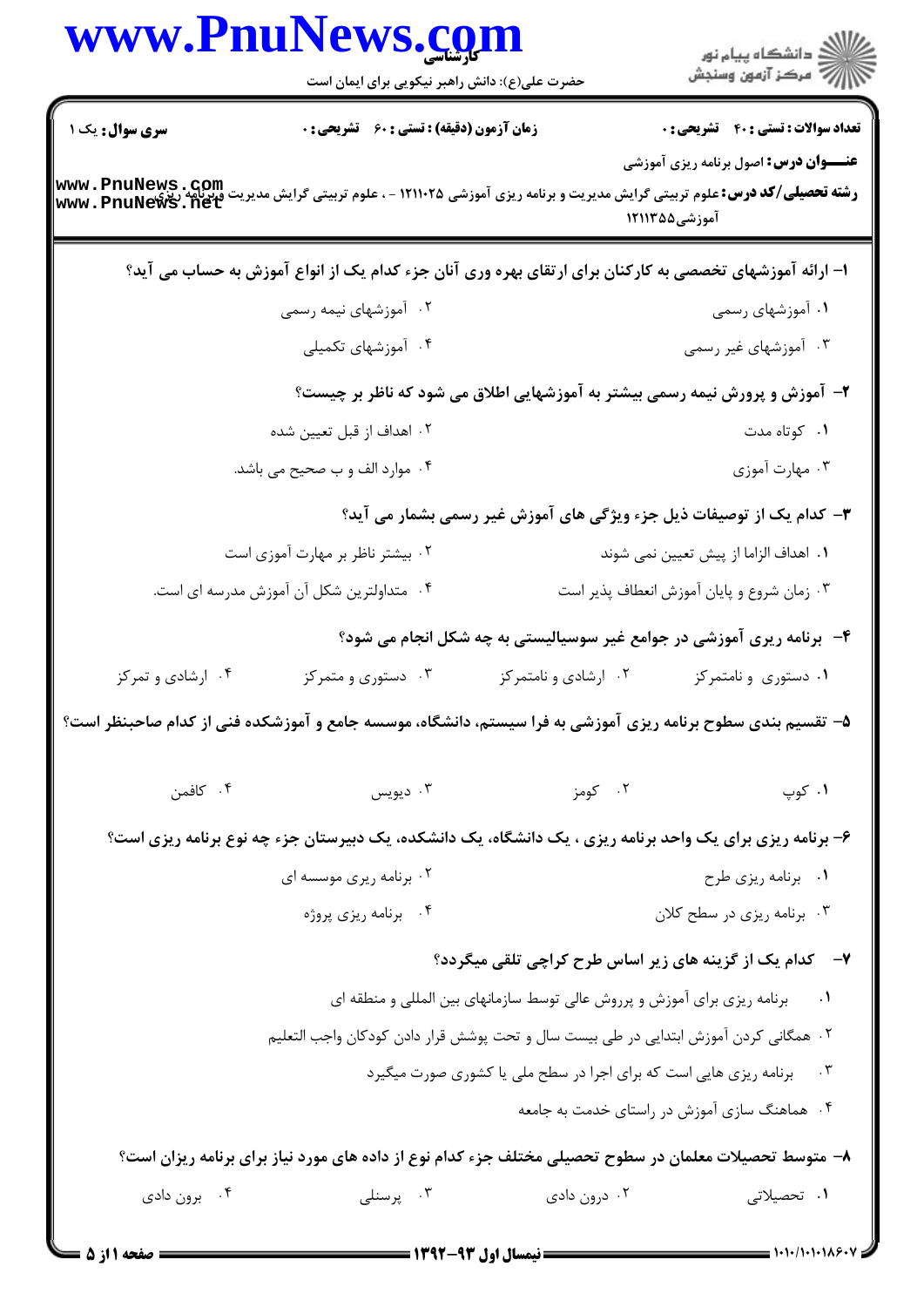|                        | حضرت علی(ع): دانش راهبر نیکویی برای ایمان است                                                                                                         |                                                                         | ِ<br>∭ دانشڪاه پيام نور<br>∭ مرڪز آزمون وسنڊش                                                                    |
|------------------------|-------------------------------------------------------------------------------------------------------------------------------------------------------|-------------------------------------------------------------------------|------------------------------------------------------------------------------------------------------------------|
| <b>سری سوال : ۱ یک</b> | <b>زمان آزمون (دقیقه) : تستی : 60 ٪ تشریحی : 0</b>                                                                                                    |                                                                         | <b>تعداد سوالات : تستی : 40 - تشریحی : .</b>                                                                     |
| www.PnuNews.com        | <b>رشته تحصیلی/کد درس: ع</b> لوم تربیتی گرایش مدیریت و برنامه ریزی آموزشی ۱۲۱۱۰۲۵ - ، علوم تربیتی گرایش مدیریت و برنامه ریزی<br>  www . PnuNews . net | آموزشی۵۵ ۱۲۱۱۳۵                                                         | <b>عنـــوان درس:</b> اصول برنامه ریزی آموزشی                                                                     |
|                        | ۹- کدامیک از گزینه های زیر جزء داده های مربوط به فرایند در برنامه ریزی آموزشی بشمار <u>نمی</u> آید؟                                                   |                                                                         |                                                                                                                  |
|                        | ۰۲ نرخ قبولی                                                                                                                                          |                                                                         | ٠١ ميانگين نسبت دانش آموز به معلم                                                                                |
|                        | ۰۴ وضعیت پژوهش در آموزش و پرورش                                                                                                                       |                                                                         | ۰۳ استفاده بهینه از نابع                                                                                         |
|                        |                                                                                                                                                       | ∙ا− در فرآیند برنامه ریزی درسی چند نوع برنامه درسی وجود دارد؟           |                                                                                                                  |
|                        | ۰۲ سه نوع- مورد انتظار- کسب شده- درحال اجرا                                                                                                           |                                                                         | ۰۱ دو نوع- مورد انتظار- کسب شده                                                                                  |
|                        | ۴. دو نوع-اجرا شده- کسب شده                                                                                                                           |                                                                         | ۰۳ سه نوع: مورد انتظار – اجرا شده- کسب شده                                                                       |
|                        |                                                                                                                                                       |                                                                         | 11- نام دیگر بازده های آموزشی چیست؟                                                                              |
| ۰۴ درون داد            | ۰۳ برون داد                                                                                                                                           | ۰۲ فرايند                                                               | ۰۱ بازخورد                                                                                                       |
|                        | هدفهایی که منبعث از جهانبینی حاکم بر جامعه است و وصول به آنها به مثابه تحقیق آرمانهای جامعه هستند، چه                                                 |                                                                         | -12<br>اهدافی هستند؟                                                                                             |
| ۰۴ اهداف کیفی          | ۰۳ اهداف بیرونی                                                                                                                                       | ۰۲ اهداف درونی                                                          | ۰۱ اهداف آرمانی                                                                                                  |
|                        |                                                                                                                                                       | ۱۳– از جمله شاخص هایی که در خصوص رشد جمعیت باید بدان توجه کرد کدام است؟ |                                                                                                                  |
|                        | ۰۲ محاسبه نرخ ارتقاء                                                                                                                                  |                                                                         | ٠١. بهبود كيفيت                                                                                                  |
|                        | ۰۴ موارد الف وب صحيح است                                                                                                                              |                                                                         | ٠٣ تفاوت ولادت يا ميزان بقا                                                                                      |
|                        |                                                                                                                                                       | ۱۴– از شیوه های متداول برای براورد تعداد دانش آموزان چیست؟              |                                                                                                                  |
|                        | ۰۲ نرخ ترک تحصیل                                                                                                                                      |                                                                         | ۰۱ نرخ ارتقاء                                                                                                    |
|                        | ۰۴ الگوی جریان دانش آموزی                                                                                                                             |                                                                         | ۰۳ نرخ گذر تحصیلی                                                                                                |
|                        |                                                                                                                                                       | کدام یک از فرمولهای زیر برای محاسبه نرخ ارتقاء استفاده میشود؟           | - 15                                                                                                             |
|                        | $r_{\rm g}^{\rm t} = \frac{R_{\rm g}^{\rm t}}{R_{\rm g}^{\rm t}}$ .                                                                                   |                                                                         | $P_{\rm g}^{\rm t} = \frac{{\rm E}_{\rm g+1}^{\rm t+1} - {\rm R}_{\rm g+1}^{\rm t+1}}{ {\rm t}_{\rm g}^{\rm t}}$ |
|                        | ۰۴ هیچکدام                                                                                                                                            |                                                                         | $D_{\rm g}^{\rm t} = 1 - (r_{\rm g}^{\rm t} + P_{\rm g}^{\rm t})$                                                |
|                        |                                                                                                                                                       | ۱۶- فعالیت تشخیصی و اساسی ترین گام در برنامه ریزی کدام است؟             |                                                                                                                  |
| ۰۴ تهیه برنامه         | ۰۳ جمع آوري داده ها                                                                                                                                   | ٢. انتخاب اهداف                                                         | ٠١. تعيين اولويتها                                                                                               |

**: صفحه 2 از 5 =**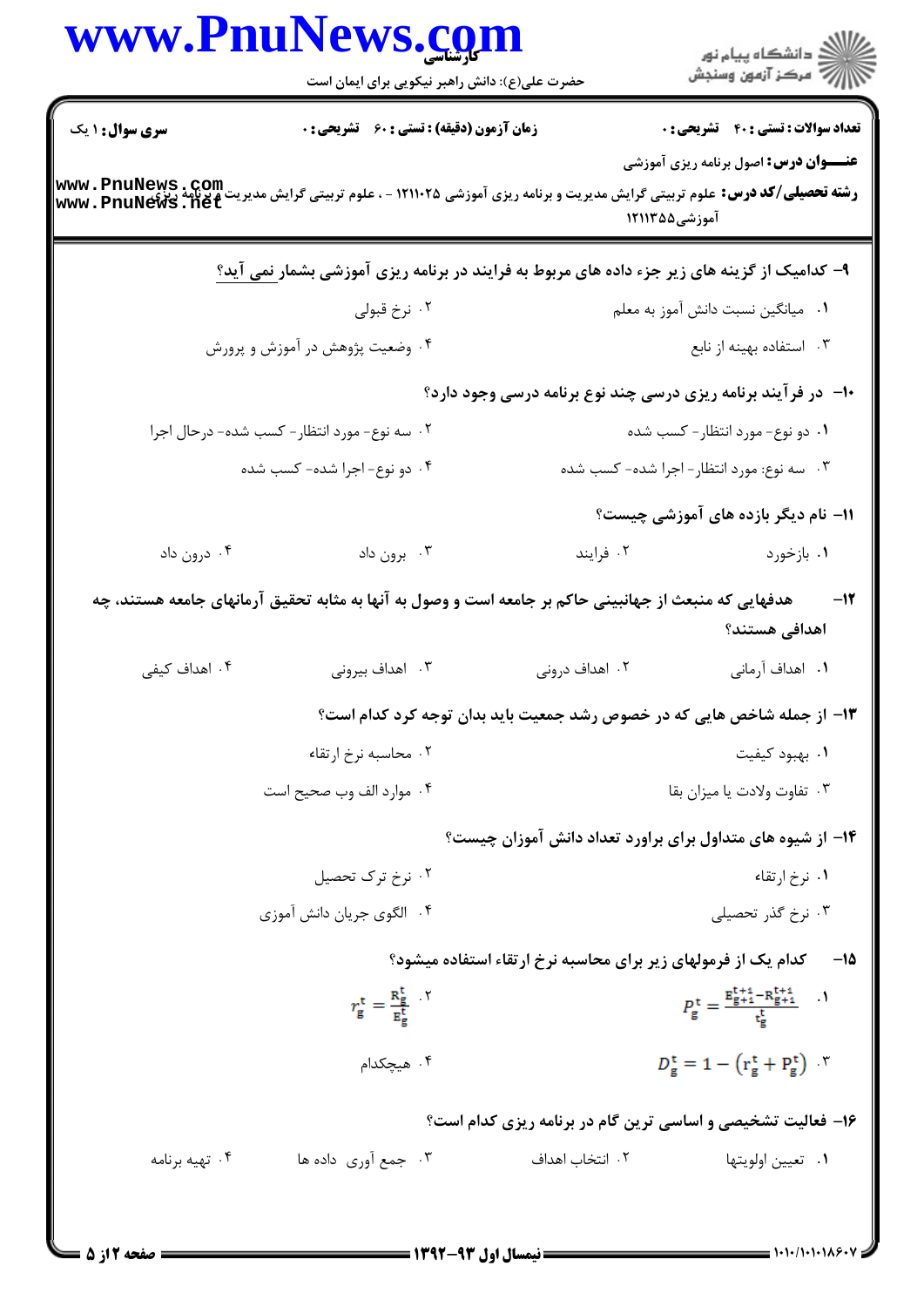|                        | www.PnuNews.com<br>حضرت علی(ع): دانش راهبر نیکویی برای ایمان است                                                                              |                                                                             | ِ<br>∭ دانشڪاه پيام نور<br>∭ مرڪز آزمون وسنڊش |
|------------------------|-----------------------------------------------------------------------------------------------------------------------------------------------|-----------------------------------------------------------------------------|-----------------------------------------------|
| <b>سری سوال : ۱ یک</b> | زمان آزمون (دقیقه) : تستی : 60 ٪ تشریحی : 0                                                                                                   |                                                                             | <b>تعداد سوالات : تستی : 40 - تشریحی : 0</b>  |
|                        | <b>رشته تحصیلی/کد درس:</b> علوم تربیتی گرایش مدیریت و برنامه ریزی آموزشی ۱۲۱۱۰۲۵ - ، علوم تربیتی گرایش مدیریت و برنامه<br>www . PnuNews . net | آموزشی۵۵ ۱۲۱۱۳                                                              | <b>عنـــوان درس:</b> اصول برنامه ریزی آموزشی  |
|                        | ۱۷- طبق دیدگاه آهاربی سن ّ بالا بردن حقوق در برخی رشته ها جزء اولویت گذاری کدام حوزه است؟                                                     |                                                                             |                                               |
|                        | ۰۲ انتخاب بین کیفیت و کمیت                                                                                                                    |                                                                             | ٠١ انتخاب بين علوم پايه و علوم انساني         |
|                        | ۰۴ انتخاب هدف از آموزش                                                                                                                        |                                                                             | ۰۳ انتخاب محرکهای آموزش                       |
|                        | ۱۸– برای محاسبه نرخ تعداد معلم مورد نیاز از کدام یک از داده های زیر استفاده می شود؟                                                           |                                                                             |                                               |
|                        | ۰۲ تعداد ساعات برنامه درسی در هر هفته                                                                                                         |                                                                             | ۰۱ میانگین تعداد دانش آموزان در هر مدرسه      |
|                        | ۰۴ نسبت تعداد مدارس به دانش آموز                                                                                                              |                                                                             | ۰۳ تعداد مردودي هر سال                        |
|                        |                                                                                                                                               | ۱۹- برنامه ریزی فضای آموزشی شامل چند مرحله است، نام ببرید.                  |                                               |
|                        | ۰۲ مرحله- تشخیص- تحقیق و توسعه- طراحی- اجرا                                                                                                   |                                                                             | ۰۱ ۳ مرحله طراحی- اجرا- سازماندهی             |
|                        | ۰۴ مرحله- تحقیق و توسعه                                                                                                                       |                                                                             | ۰۳ مرحله-برنامه ریزی و طراحی                  |
|                        | +۲- در کدام مرحله از برنامه ریری فضای آموزشی به تعیین اهداف سالانه پرداخته می شود؟                                                            |                                                                             |                                               |
|                        | ۰۲ تحقیق و توسعه                                                                                                                              |                                                                             | ۰۱ اجرا                                       |
|                        | ۰۴ تشخیص                                                                                                                                      |                                                                             | ۰۳ طراحی و سازمان دهی                         |
|                        |                                                                                                                                               | <b>۲۱</b> - مخارج چاپ کتابهای درسی جزء کدام دسته از هزینه های آموزشی است؟   |                                               |
| ۰۴ تجهيزات             | ۰۳ سرمایه ای                                                                                                                                  | ۰۲ جاری                                                                     | ٠١ كتابخانه اى                                |
|                        |                                                                                                                                               | ۲۲- مسئولیت تهیه برنامه های توسعه آموزش و پرورش عمومی بر عهده چه نهادی است؟ |                                               |
|                        | معاونت برنامه ريزي و نيروي انساني<br>$\cdot$ $\cdot$ $\cdot$                                                                                  |                                                                             | ۰۱ سازمان پژوهش و برنامه ریزی آموزشی          |
|                        | ۰۴ معاونت توسعه منابع انسانى                                                                                                                  |                                                                             | ۰۳ معاونت توسعه برنامه ريرى كشور              |
|                        |                                                                                                                                               | <b>۲۳</b> - الگوی سیپو از چند مرحله تشکیل شده است؟ نام ببرید.               |                                               |
|                        | ۰۲ مرحله- زمینه- درونداد                                                                                                                      |                                                                             | ۰۱ قصرحله- زمینه- درونداد- فرآیند- برونداد    |
|                        | ۰۴ مرحله- درونداد- برونداد- زمينه                                                                                                             |                                                                             | ۰۳ مرحله- زمینه- برونداد                      |
|                        | <b>۳۴</b> – کدام یک از صاحب نظران معتقد به تاثیر توسعه آموزش بر رونق اقتصاد و طرفدار نظریه سرمایه انسانی است؟                                 |                                                                             |                                               |
| ۰۴ کومبز               | ۰۳ مايرز                                                                                                                                      | ۰۲ شولتز                                                                    | ۰۱ هاربي سن                                   |
|                        |                                                                                                                                               | ۲۵- مطالعات امکان سنجی در کدام مرحله از ارزشیابی برنامه انجام می گیرد؟      |                                               |
| ۰۴ سنجش اهداف          | ۰۳ پس از اجرا                                                                                                                                 | ۰۲ پیش از اجرا                                                              | ٠١. ضمن اجرا                                  |
|                        |                                                                                                                                               |                                                                             |                                               |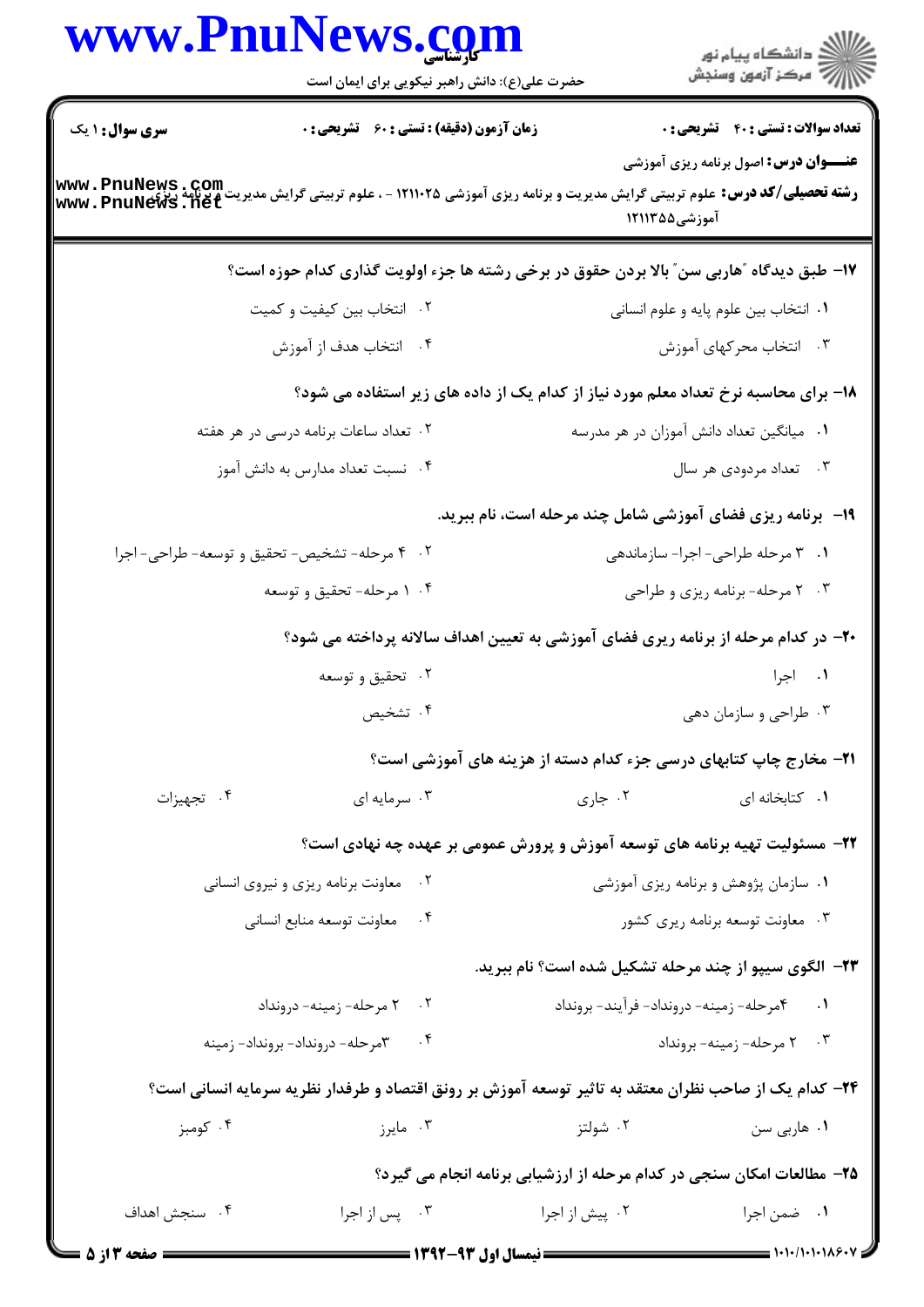|                        | حضرت علی(ع): دانش راهبر نیکویی برای ایمان است                                                                                                         |                                                                                     | ِ<br>∭ دانشڪاه پيام نور<br>∭ مرڪز آزمون وسنڊش |
|------------------------|-------------------------------------------------------------------------------------------------------------------------------------------------------|-------------------------------------------------------------------------------------|-----------------------------------------------|
| <b>سری سوال : ۱ یک</b> | زمان آزمون (دقیقه) : تستی : 60 ٪ تشریحی : 0                                                                                                           |                                                                                     | <b>تعداد سوالات : تستي : 40 ٪ تشريحي : 0</b>  |
| www.PnuNews.com        | <b>رشته تحصیلی/کد درس: ع</b> لوم تربیتی گرایش مدیریت و برنامه ریزی آموزشی ۱۲۱۱۰۲۵ - ، علوم تربیتی گرایش مدیریت و برنامه زیزی<br>  www . PnuNews . net | آموزشی۵۵ ۱۲۱۱۳۵                                                                     | <b>عنـــوان درس:</b> اصول برنامه ریزی آموزشی  |
|                        | ۲۶– از روش کوهرت در کدام یک از شاخصهای کارایی درونی نظام آموزشی استفاده می شود؟                                                                       |                                                                                     |                                               |
| ۰۴ نرخ ماندگاری        | ۰۳ میزان اتلاف                                                                                                                                        | ۰۲ نرخ تکرار پايه                                                                   | ۰۱ نرخ ترک تحصیل                              |
|                        |                                                                                                                                                       | <b>۲۷</b> – کدام یک از شاخصهای زیر نشانگر وضع موجود آموزشی دانشگاه <u>نمی باشد؟</u> |                                               |
|                        |                                                                                                                                                       | ۰۱ توزیع اعضای هیات علمی بر حسب مدارج تحصیلی                                        |                                               |
|                        |                                                                                                                                                       | ۰۲ توزیع دانشجویان بر حسب رشته ها و سطوح تحصیلی                                     |                                               |
|                        |                                                                                                                                                       | ۰۳ تعداد طرحهای تحقیقاتی برگزیده در مجامع علمی داخلی و خارجی                        |                                               |
|                        |                                                                                                                                                       |                                                                                     | ۰۴ درصد دانشجویان مشروط یا ترک تحصیل کرده     |
|                        | ۲۸- نکته مهم و حیاتی در هر سازمان که برای سازمان به اندازه تنفس یک موجود زنده اهمیت دارد چیست؟                                                        |                                                                                     |                                               |
| ۰۴ تلاش                | ۰۳ برنامه ریزی                                                                                                                                        | ۰۲ وقت شناسی                                                                        | ٠١. انضباط                                    |
|                        |                                                                                                                                                       | <b>۲۹</b> - کدام یک از موارد زیر جزء برنامه ریزی آموزشی می باشد؟                    |                                               |
|                        | ۰۲ مبانی آموزشی ، اجتماعی                                                                                                                             |                                                                                     | ۰۱ مبانی اقتصادی،فرهنگی                       |
|                        | ۰۴ مبانی اقتصادی، اجتماعی                                                                                                                             |                                                                                     | ۰۳ مبانی اجتماعی، فرهنگی                      |
|                        |                                                                                                                                                       | ۳۰— هدف از به وجود آمدن مکتب اقتصادی نئولیبرالیسم چه بود؟                           |                                               |
|                        | ۰۲ مبانی برنامه ریزی آموزشی                                                                                                                           |                                                                                     | ۰۱ تامین امنیت سرمایه گذاری                   |
|                        | ۰۴ فرایند برنامه ریزی آموزشی                                                                                                                          |                                                                                     | ۰۳ مبانی اقتصادی                              |
|                        | <b>۳۱</b> - کدام یک از شخصیتهای زیر مبانی اجتماعی برنامه ریزی آموزشی را مورد توجه قرار داده است؟                                                      |                                                                                     |                                               |
| ۰۴ فیثاغورث            | ۰۳ افلاطون                                                                                                                                            | ۰۲ ارسطو                                                                            | ۰۱ سقراط                                      |
|                        | 33- مطابق کدام اصل از اصول برنامه ریزی آموزشی حضور همگان در تصمیم گیری لازم است؟                                                                      |                                                                                     |                                               |
| ۰۴ اصل تعهد            | ۰۳ اصل واقع بيني                                                                                                                                      | ٠٢ اصل جامعيت                                                                       | ۰۱ اصل مشارکت                                 |
|                        | ۳۳- طبق دیدگاه ّساخاروپولس ّ پیروی از روند گذشته مربوط به کدام یک از روشهای رسیدن به مرحله تصمیم گیری است؟                                            |                                                                                     |                                               |
|                        | ۰۲ روش سیاسی                                                                                                                                          |                                                                                     | ٠١. روش غير فعال                              |
|                        | ۰۴ روش پیش بینی نیروی انسانی                                                                                                                          |                                                                                     | ۰۳ روش تکنوکراتیک                             |